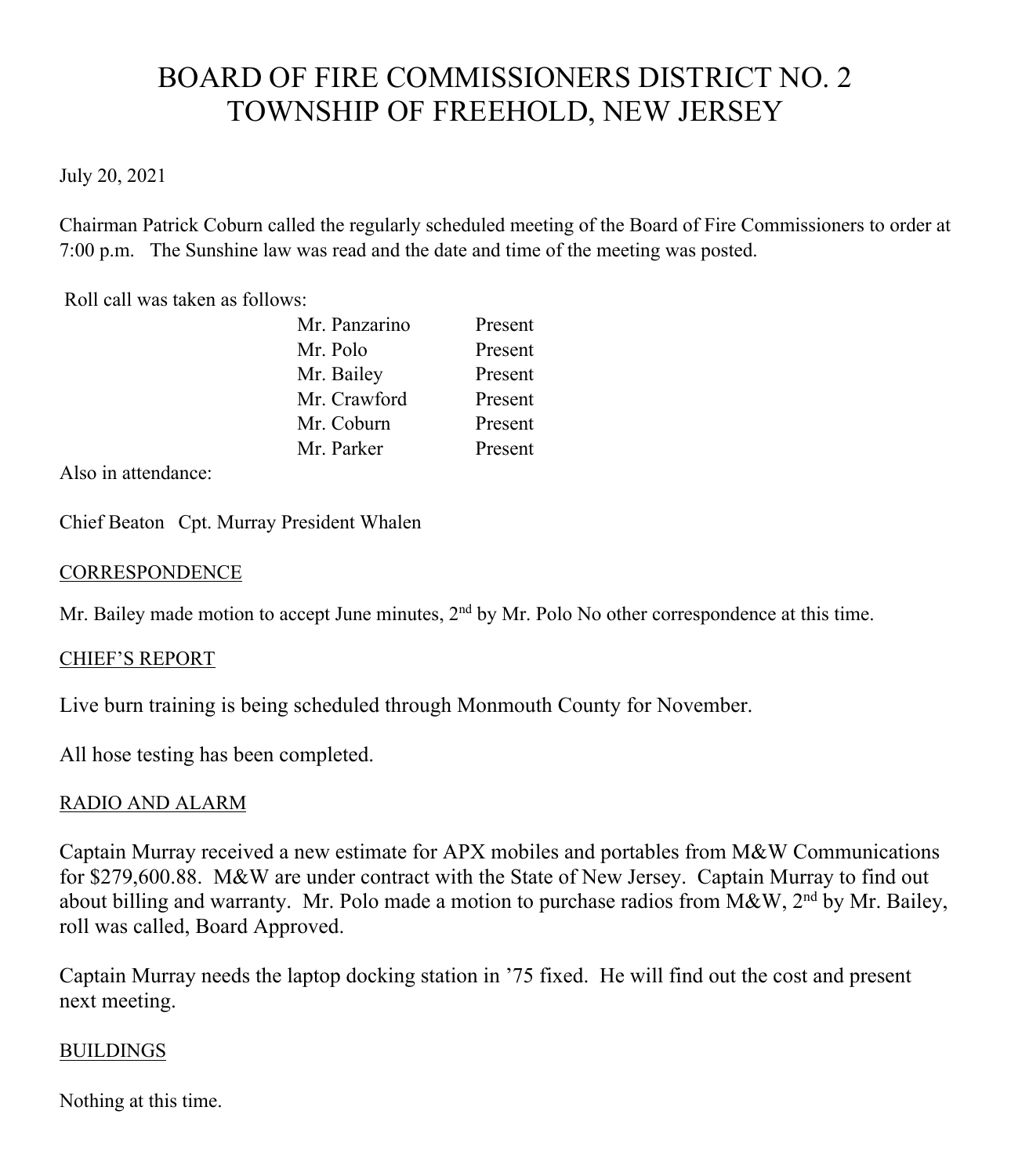## **INSURANCE**

Captain Murray gave the list of members to Mr. Panzarino for the Life Insurance Policy.

### **MAINTENANCE**

7 lengths of hose failed from the hose testing, this hose has already been replaced. Recall on the new Chief's vehicle, update needed on software, can be done remote. '76 is done. '90 preventative maintenance is still being done.

OLD BUSINESS

#### LOSAP

Updated list with the line officers signatures is needed.

#### NEW TRUCK

Mr. Goldstein and Captain Murray will go to the final inspection on August 10, 2021.

The line officers will present a list with prices of new equipment needed for the new truck at the next meeting.

#### CHIEF'S VEHICLE

Is at East Coast Lighting.

#### 5 YR. PLAN

Commissioners Building to be added to 5 year plan, Mr. Bailey is still waiting for pricing for the gear racks.

#### SIGNS

Progress

#### **CONCRETE**

A change order for the concrete is as follows: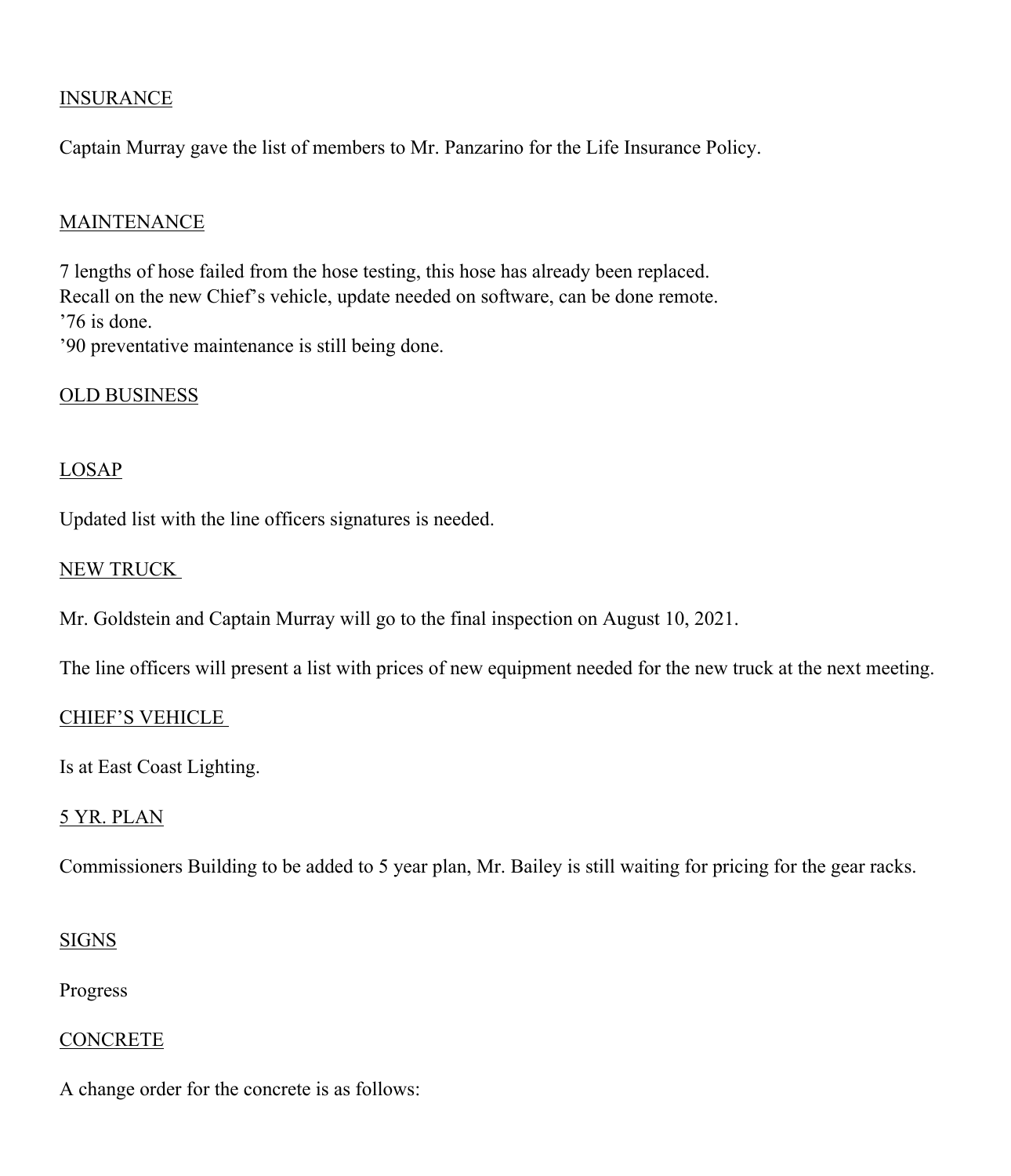Daniels Way \$2,160 to replace existing curb and sidewalk and \$2,800 for the concrete around the new sign and flagpole.

Pond Rd. concrete will cost \$5,800 to replace existing concrete around the new sign and flag pole, this work will start in 2 weeks.

Mr. Polo made a motion, 2<sup>nd</sup> by Mr. Coburn, roll was called Board Approved.

## NEW BUSINESS

Nothing at this time

## **TREASURER**

Checking Acct. \$945.86 Savings Acct. \$797,483.47 CD \$1,274,753.45

Received 2<sup>nd</sup> Qtr. Tax payment \$265,592.00 deposited into CD account on 7/16.

**Checks** 

| 11640 JCP&L                        | \$1,304.15   |
|------------------------------------|--------------|
| 11641 NJNG                         | 101.92<br>\$ |
| 11642 Verizon Wireless             | \$374.71     |
| 11643 Optimum                      | \$596.73     |
| 11644 Staples                      | \$125.98     |
| 11645 Buchanan, Ingersol, Rooney   | \$72.00      |
| 11646 NJDWW LLC.                   | \$318.25     |
| 11647 Campell Supply Co.           | \$2,364.82   |
| 11648 Continental Fire & Safety    | \$1,895.00   |
| 11649 G.B. Shields                 | \$495.97     |
| 11650 IIA Fire Testing             | \$2,967.50   |
| 11651 Netlink IT                   | \$3,330.00   |
| 11652 Netlink Web                  | \$1,194.00   |
| 11653 Cummins Sales                | \$1,396.12   |
| 11654 U.S. Grounds                 | \$554.07     |
| 11655 Blaze Emergency              | \$2,199.05   |
| 11656 Roux Associates              | \$204.82     |
| 11657 Dicks Sporting Goods         | \$2,403.87   |
| 11658 County of Monmouth           | \$733.51     |
| 11659 Kempton Flags                | \$1,775.00   |
| 11660 Mark O Lite                  | \$3,462.00   |
| 11661 Emergency Services Marketing | \$3,137.00   |